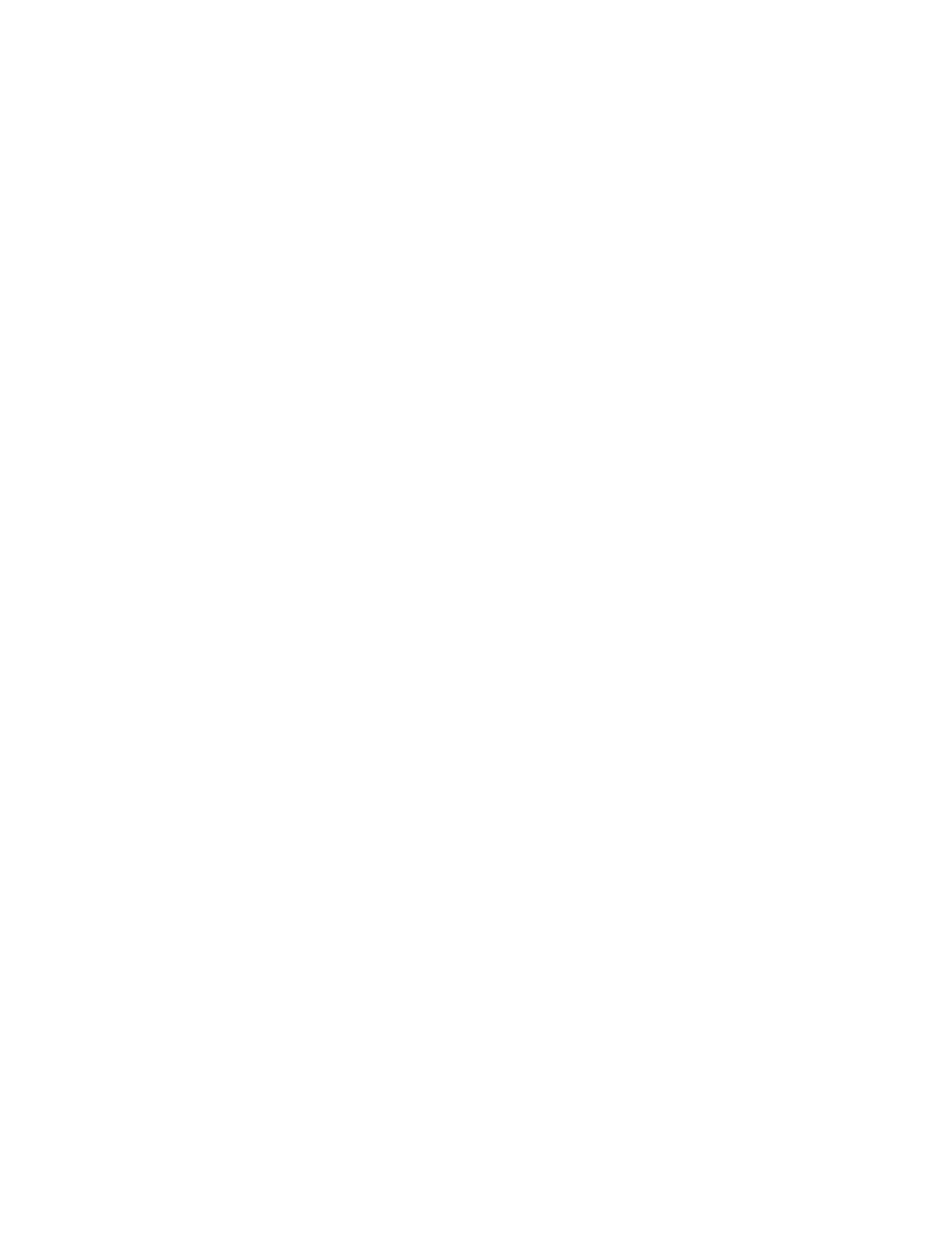# *The* **History** of the **Royal<br>Army<br>Veterinary<br>Corps**

# *1961-1996*



**R. G. Mares** *mrcvs*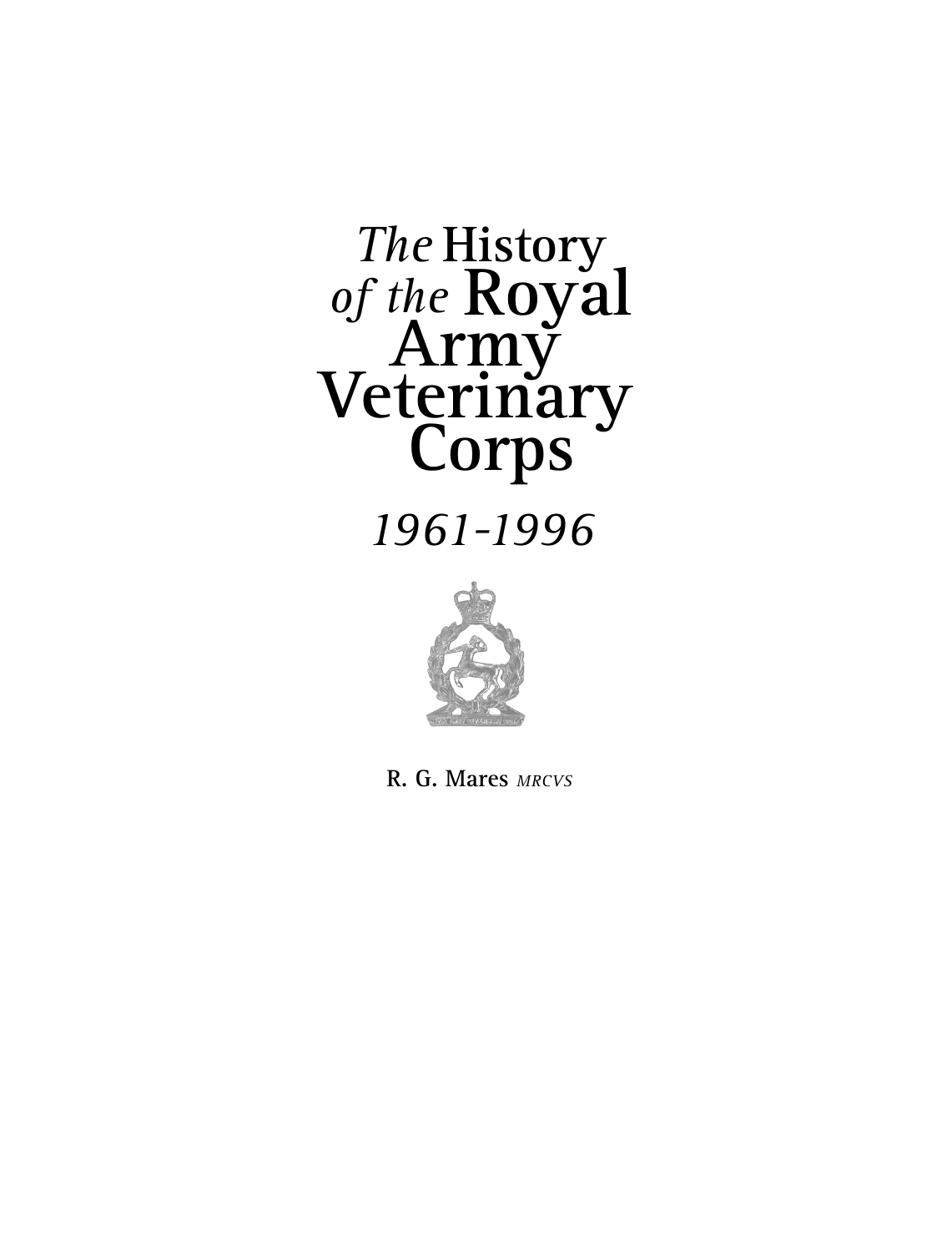#### © August, 2020

#### The National Library of Australia Cataloguing-in-Publication

Creator: Mares, Robert Gasgoyne, 1918-2010, author.

The History of the Royal Army Veterinary Corps : 1961–1996 RG Mares; edited by TJ Mares.

ISBN 978 0 646 93457 0

Includes bibliographical references and index. Subjects: Great Britain. Army. Royal Army Veterinary Corps. Veterinary service, Military–Great Britain–History. Animals–War use–Great Britain–History.

Other Creators/Contributors: Mares, TJ, 1960- editor.

Dewey Number: 355.3450941

#### Acknowledgements

Editorial Committee: Tim Mares, Miranda Cormell Design: Susan Gent Production: DPA, Adelaide, Australia

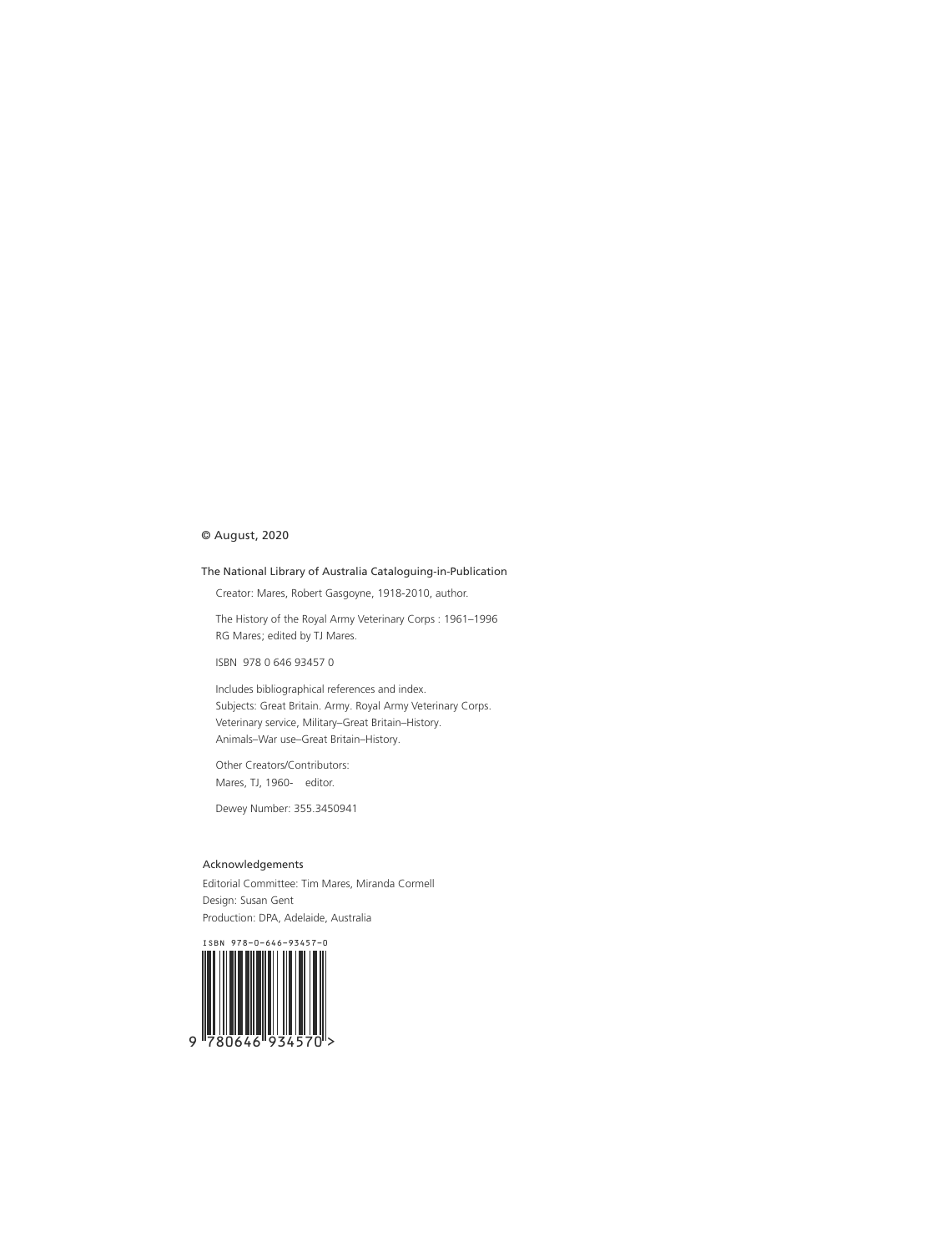# *Contents*

| Foreword                                                                     | νi   |
|------------------------------------------------------------------------------|------|
| Notes on Military Abbreviations                                              | viii |
| <b>Images</b>                                                                | хi   |
| Preface                                                                      | xiii |
| Introduction and acknowledgements                                            | 1    |
| PART I: The Years 1961 to 1996<br>A chronological account of RAVC activities |      |
| Chapter 1<br>The Organisation and Functions<br>of the RAVC in 1961           | 10   |
| Chapter 2<br>Malaya and Malaysia, Borneo and Indonesia                       | 24   |
| Chapter 3<br>Hong Kong and Nepal                                             | 33   |
| Chapter 4<br>Aden and South Arabia 1958-1975                                 | 45   |
| Chapter 5<br>Cyprus and the Middle East                                      | 59   |
| Chapter 6<br>Decolonisation and Localisation                                 | 71   |
| Chapter 7<br>Germany, Europe and Bosnia                                      | 76   |
| Chapter 8<br>The Unending War: Northern Ireland                              | 83   |
| Chapter 9<br>The Falklands, The Gulf and other<br>short term theatres        | 93   |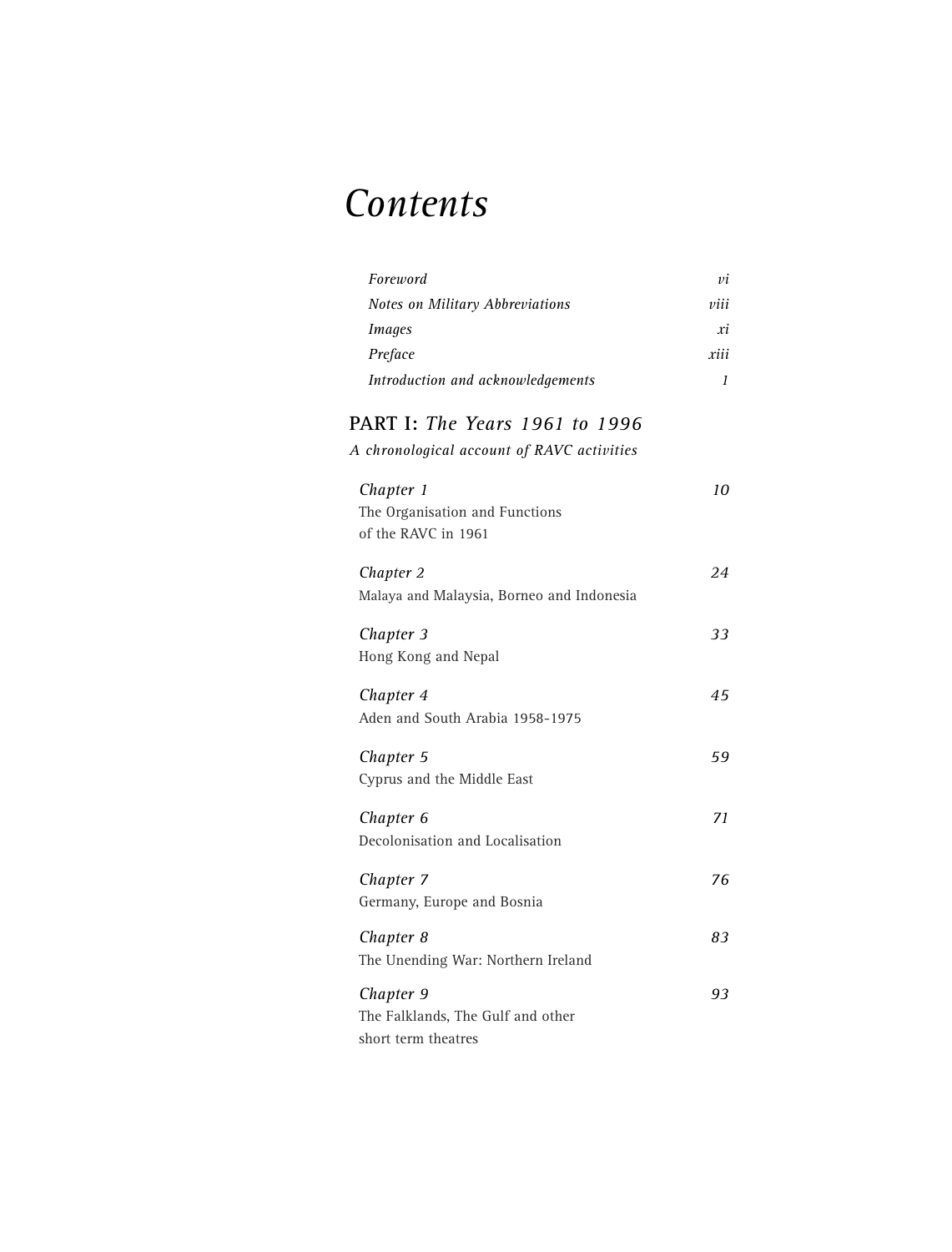# *Contents*

### **PART II:** *Other functions*

*Some individual aspects of the RAVC*

| Chapter 10                                               | 100 |
|----------------------------------------------------------|-----|
| Army dogs                                                |     |
| Acquisition and Training of Army Dogs.                   |     |
| Uses of Army Dogs.                                       |     |
| Diseases of Army Dogs.                                   |     |
| Chapter 11                                               | 115 |
| Horses and other animals                                 |     |
| The Horse in Ceremonial and Display.                     |     |
| Horse & Mule Transport.                                  |     |
| <b>Military Mascots</b>                                  |     |
| Chapter 12                                               | 129 |
| Women in the RAVC                                        |     |
| Chapter 13                                               | 136 |
| The Territorial Army                                     |     |
| Chapter 14                                               | 139 |
| Research and Special Functions                           |     |
| Chapter 15                                               | 147 |
| The Future                                               |     |
| Appendix 1: RAVC Organisations and Postings              | 154 |
| Appendix II: (i) Brigadiers, Directors                   | 155 |
| (ii) Veterinary Surgeons                                 |     |
| (iii) Non-Veterinary Surgeons                            |     |
| Appendix III: Chronology                                 | 161 |
| Appendix IV: Bibliographies                              | 165 |
| General Index                                            | 172 |
| <b>Index of Names</b>                                    | 176 |
| <b>Biography: Robert G Mares BA MRCVS DTVM DAP&amp;E</b> | 180 |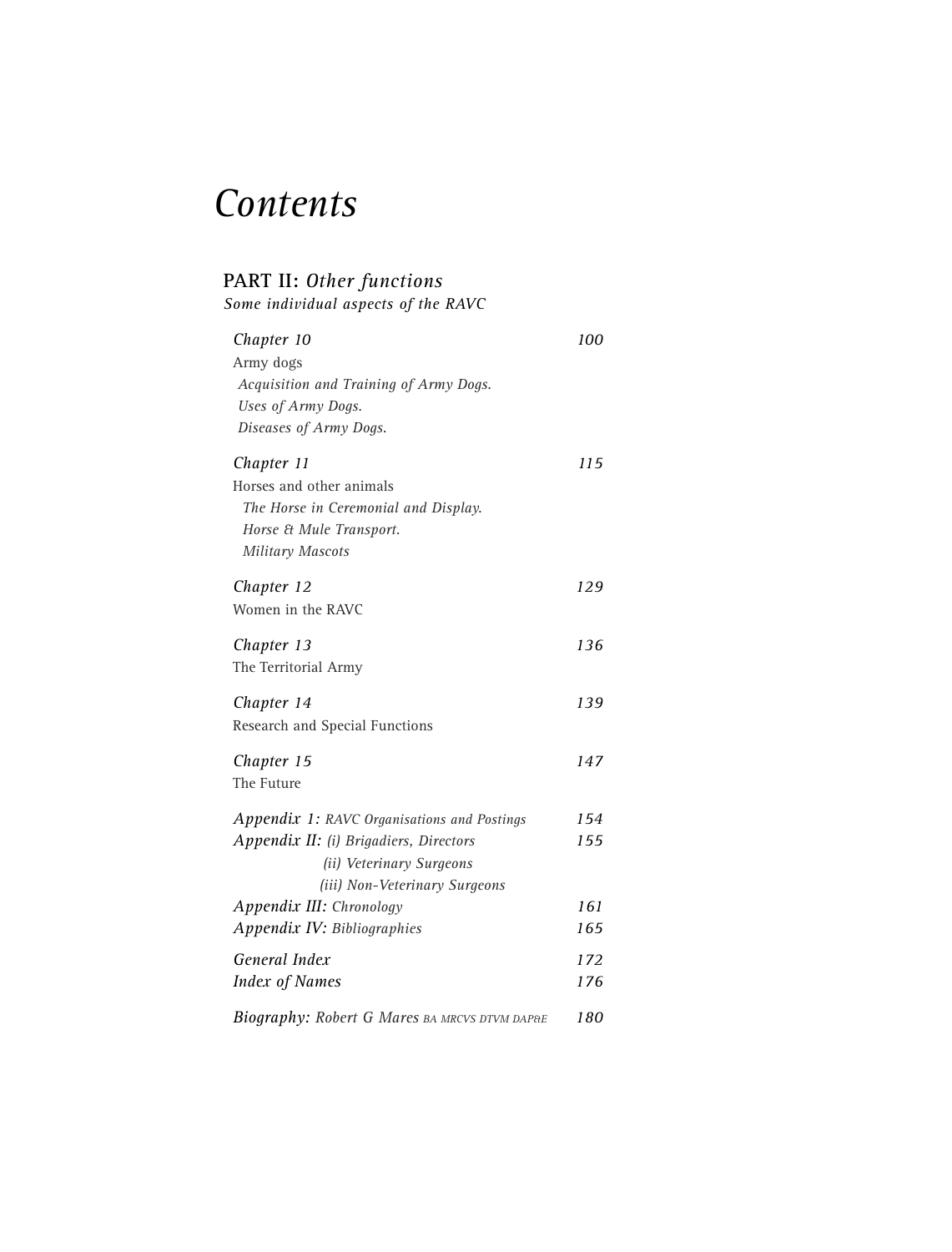

*St Eloy (ex-situ) Westminster Abbey. Neg No. RPHG 1196 © Dean & Chapter of Westminster.* 

*The Patron Saint of the Corps is Saint Eligius (St. Loo or St Ledger) who RAVC share with the farriers. This saint shod a difficult horse by cutting off the leg, putting on the shoe, then restoring the leg by making the sign of the cross.* 

*The Saint was depicted in the rood screen of Hempstead church in Norfolk, but this has sadly since been stolen. He survives as an alabaster relief in Freckenham church in Suffolk and in Potter Heigham church in Norfolk. He is also one of the carved saints in the roof of the Henry VI Chapel in Westminster Abbey: the photograph of this is reproduced with the kind permission of the Dean and Chapter.*

**The History**<br>of the **Royal** *of the* **Royal Army Veterinary Corps** *1961–1996*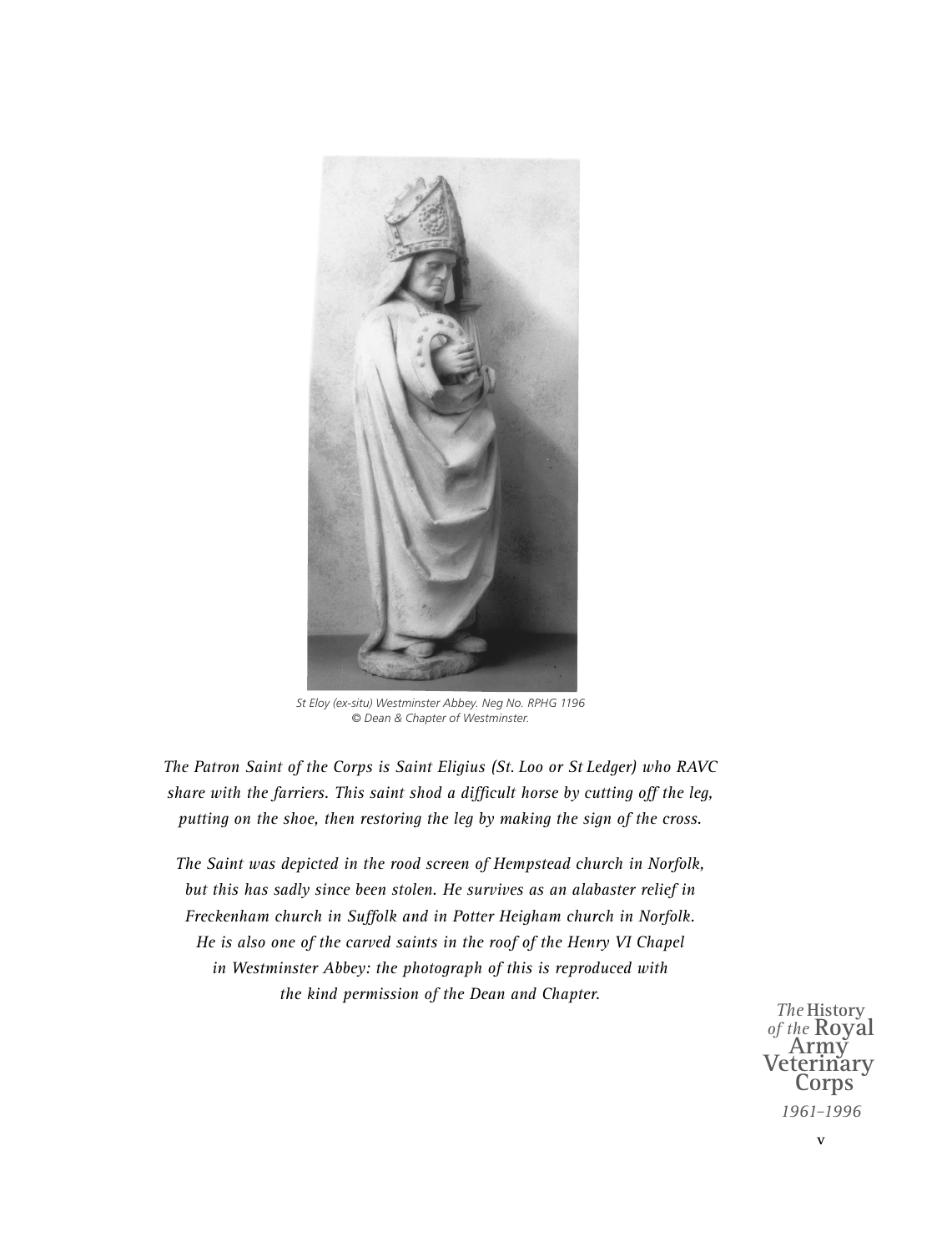## *Foreword*

I is a great honour to have been invited to write the Foreword for Robert<br>Mares' history of *The Royal Army Veterinay Corps 1961-1996*, and I do so T is a great honour to have been invited to write the Foreword for Robert as the current Chief Veterinary and Remount Officer and functional head of the Royal Army Veterinary Corps (RAVC).

The period of Robert's history covers the lead up to my own arrival into the Corps, and I have found the account hugely illuminating and thoroughly enjoyable. The account chimes with the stories I have heard of the period. However, his account goes much further. It provides detail and valuable context that, for the first time, sets out how the RAVC landscape that I first experienced as a junior veterinary officer was shaped. It also brings to life the careers of some of those with whom, as a junior officer, I had the privilege to serve. I am so pleased that this detail is now captured for the record.

Robert Mares was a distinguished veterinary surgeon, who demonstrated a lifelong commitment to public service. Graduating from the Royal Veterinary College London in 1941, he spent a short spell in private practice before joining the Armed Forces. His initial military service was with the Royal Navy in Iceland, but he spent two years with the RAVC from 1944 to 1946. During this period, he travelled the length and breadth of the British Middle East war zone; from Alexandria and Cairo, to Palestine and Syria in the North and back down to Shellal and Aswan in Upper Egypt. These will have been interesting times for Robert, but they have also given him an understanding and insight of the RAVC that makes this history both informed and authoritative.

Robert Mares' history of the RAVC draws on many unexploited documents, private testimonies and official documents. It will have taken a great deal of hard work and dedication to write and provides a detailed and accurate

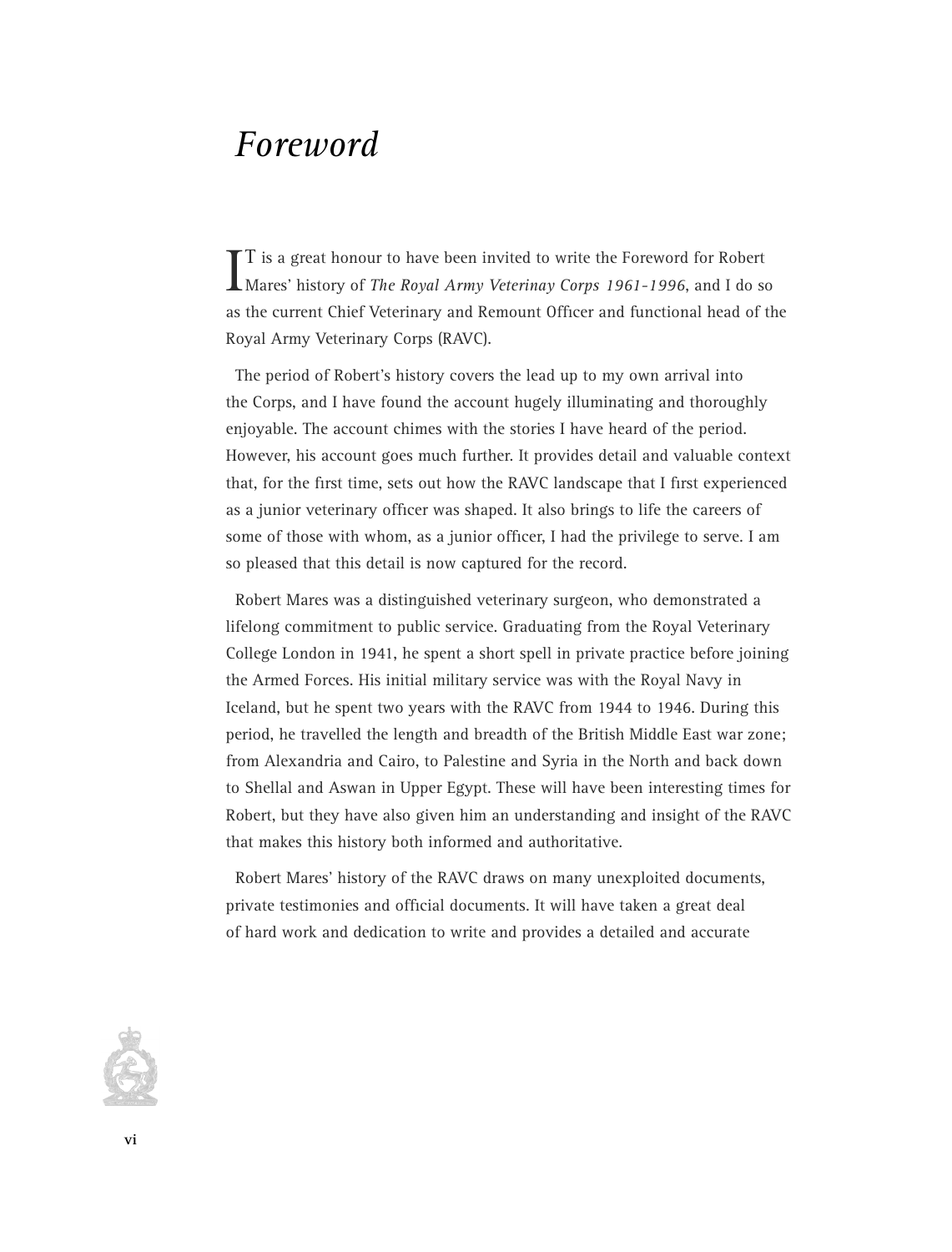#### *Foreword*

description of the Corps and its activities during the period. It is fascinating to hear of remarks made many decades ago that still resonate today.

Before his solid foundation of work could be published, Robert Mares sadly passed away in April 2010, aged 91. His son Tim, working from his late father's transcripts, devotedly grasped the mantle and has concluded his father's labour. Despite not having served in the RAVC himself, Tim has painstakingly translated his father's toil, diligence and careful investigation into what is an excellent addition to RAVC History. In so doing, he must surely have made his father very proud.

Robert Mares was a highly respected veterinary surgeon, and one committed to advancing animal health. From the care and effort he has taken to bring this recent history of the RAVC to life in these pages, it seems likely that he would reflect on his military service as a very important time in his life and one that perhaps set some of the conditions for his later success. The narrative gives a real sense of some of the variety that a career in the RAVC can offer and I can relate to so much of it. I commend this volume to anyone with an interest in the vocational exploits of veterinary surgeons and it should be essential reading for RAVC veterinary officers. It will also be a valuable and interesting text for anyone wishing to understand how the RAVC, and veterinary medicine and military working animal capability in the round, has evolved to remain relevant to a modern military.

Mm.

**COLONEL MARK MORRISON** *QHVS* **Chief Veterinary and Remount Officer British Armed Forces**

*The* **History** *of the* **Royal Army Veterinary Corps** *1961–1996*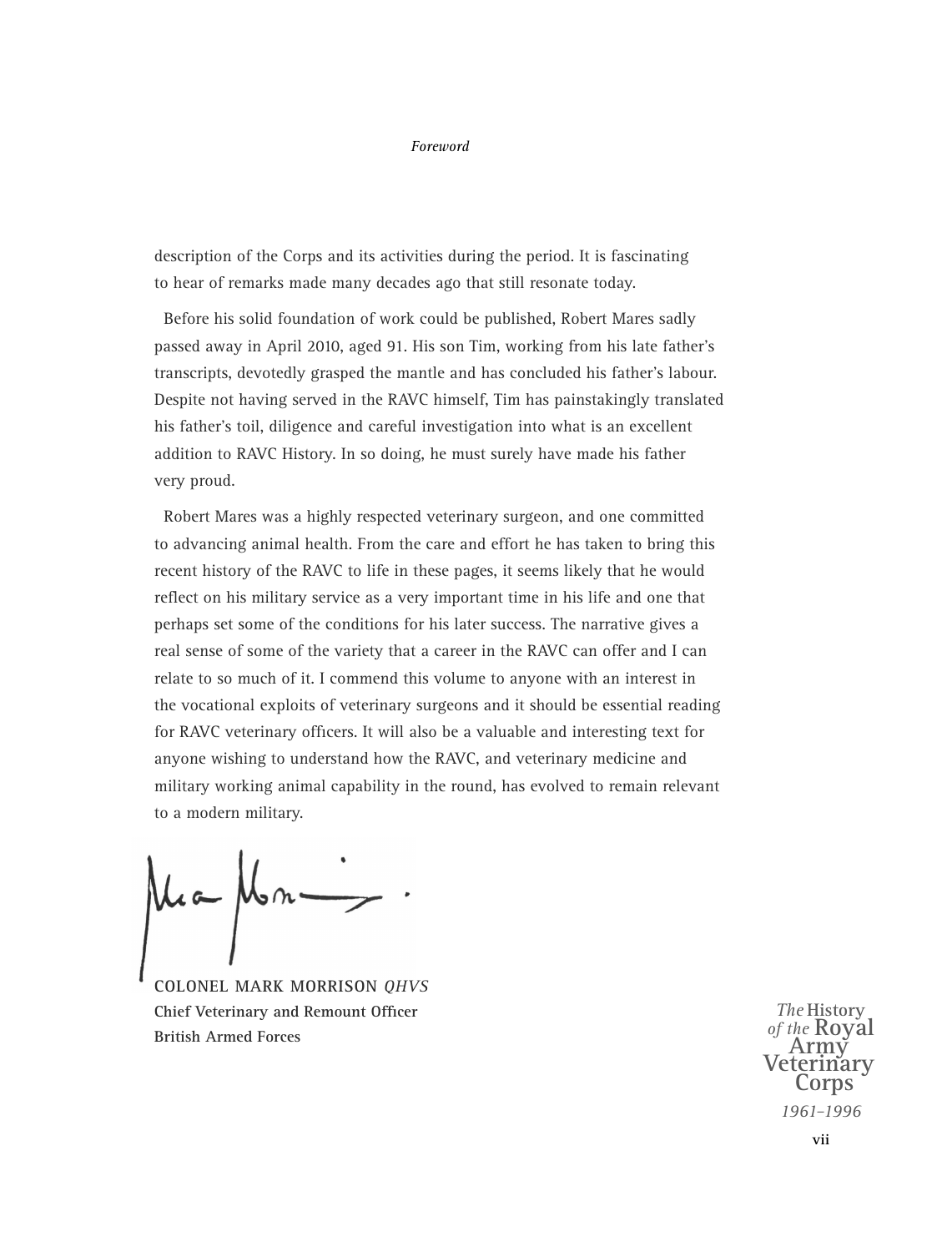## *Notes on Military Abbreviations*

Some military histories write military terms in full; e.g Major General and not Maj Gen. They use only well known abbreviations such as RAF, or perhaps as acronyms e.g. the 'Raf', Nato. There are probably over 500 acronyms, abbreviations, nicknames and special terms used in HM Armed Forces, some of them are peculiar to individual theatres as in Northern Ireland. Those used in the text are listed here. The abbreviations are given in brackets after the first mention of the full title: eg Director of Army Veterinary and Remount Services (DAVRS) and thereafter only the abbreviation is used. Those with a strictly military connotation have been checked against *Staff Duties in the Field*. 1 No explanation is needed for well known abbreviations—the benefit of the doubt is given to the reader's common sense. For non-military readers the following may help.

#### *Military Ranks and Formations:*

| Field Marshall              | Lieutenant-Colonel (Lt Col) |
|-----------------------------|-----------------------------|
| General (Gen)               | Major (Maj)                 |
| Lieutenant-General (Lt Gen) | Captain (Capt)              |
| Major-General (Maj Gen)     | Lieutenant (Lt)             |
| Brigadier (Brig)            | Second Lieutenant (2nd Lt)  |
| Colonel (Col)               |                             |

#### *Every soldier belongs to a regiment or, in the case of supporting services and specialists, a corps:*

| An Army:   | commanded by a general and is made up of three corps.                  |
|------------|------------------------------------------------------------------------|
| A Corps:   | commanded by a Lt Gen and is made up of three divisions.               |
|            | A Division: commanded by a Maj Gen and is made up of three brigades.   |
|            | A Brigade: commanded by a Brigadier and is three battalions.           |
|            | A Batallion: commanded by a Lt Colonel and is three or four companies. |
|            | A Company: commanded by a Major or Captain and is three platoons       |
| A Platoon: | commanded by a Lt or 2nd Lt and has three sections of nine             |
|            | men under corporals.                                                   |

1 Ministry of Defence, March 1977. *Staff Duties in the Field* PART I. Army Code No: 71038.

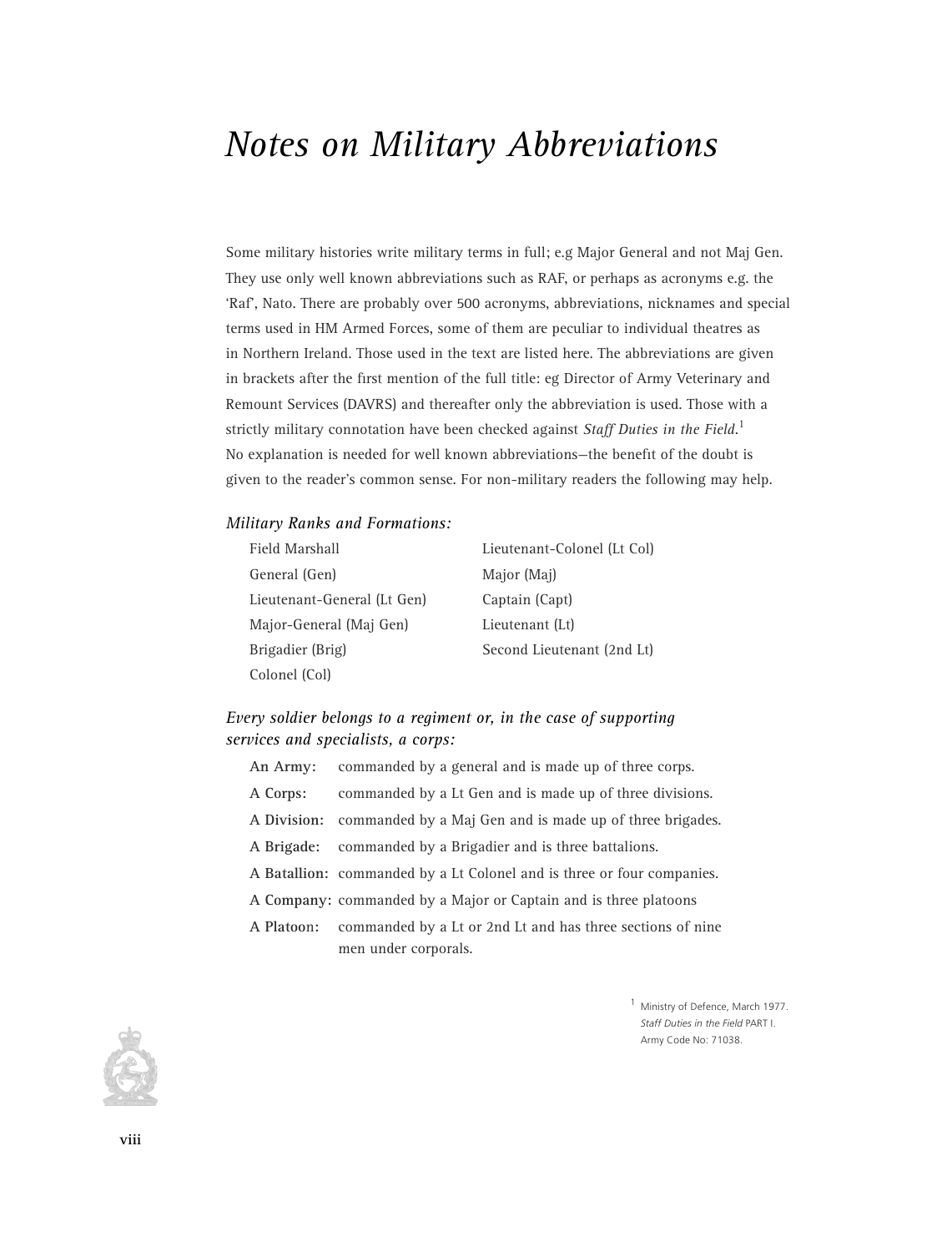#### *Notes on Military Abbreviations*

The non-commissioned ranks are warrant officers grade one or two. (WO I & WO II) and called regimental or company sergeant majors (RSM & CSM). Then come staff sergeant (SSgt), sergeant (Sgt), corporal (Cpl), lance corporal (LCpl) and private (Pte), who may be defined as driver (Dvr), gunner (Gnr) etc. In the Royal Army Veterinary Corps and other specialist corps there are specialist non-commissioned ranks dependent on satisfying certain requirements as a dog handler, a dog trainer, pharmacist etc. In all branches there are clerks, accountants, cooks and so on. In the modern army women rank with men according to function and there is no separate women's service.

#### **Adjt:** *Adjutant*

**Adm:** *Administration*

**ADTS:** *Army Dog Training School*

**ADVRS:** *Assistant Director of Army Veterinary and Remount Services*

**AIMLT:** *Associate of the Institute of medical Laboratory Technology*

**AT:** *Animal Transport*

**ATS:** *Auxiliary Territorial Service*

**AVO:**  *Assistant Veterinary Officer*

**BAOR:** *British Army of the Rhine*

**BFAP:** *British Forces Aden Protectorate*

**Btn:** *Battalion*

**Capt:** *Captain* 

**CBDE:** *Chemical and Biological Defence Establishment*

**CBE:** *Commander of the Order of the British Empire*

**CO:** *Commanding Officer* **Comdt:** *Commandant*

**Coy:** *Company*

**CSM:** *Company Sergeant Major*

**DAC:** *Defence Animal Centre*

**DADAVS:** *Deputy Assistant Director Army Veterinary Services*

**DADAVRS:** *Deputy Assistant Director Army Veterinary and Remount Services*

**DASU:** *Defence Animal Support Unit*

**DAVRS:** *Director Army Veterinary and Remount Services*

**EAAW:** *East Africa Army Wardens*

**EOKA:** *A Greek–Cypriot terrorist group*

**FANY:** *First Aid Nursing Yeomanry* **FARELF:** *Far East Land Forces*

**FAO:** *Food and Agricultural Office* 

**FLOSY:** *Front for the Liberation of Occupied South Yemen*

**GHQ:** *General Headquarters*

**GMP:** *Gurkha Military Police*

**GOC-in-C:** *General Officer Commanding–in–Chief*

**GS:** *General Service*

**HC:** *High Commissioner*

**HCR:** *Household Cavalry Regiment*

**HK DASU:** *Hong Kong Defence Animal Support Unit*

**HKLF:** *Hong Kong Land Forces*

**HQ:** *Headquarters*

**HQLF:** *Headquarters Land Forces*

**KAR:** *Kings African Rifles*

*The* History<br>*of the* **Royal** *of the* **Royal Army Veterinary Corps** *1961–1996*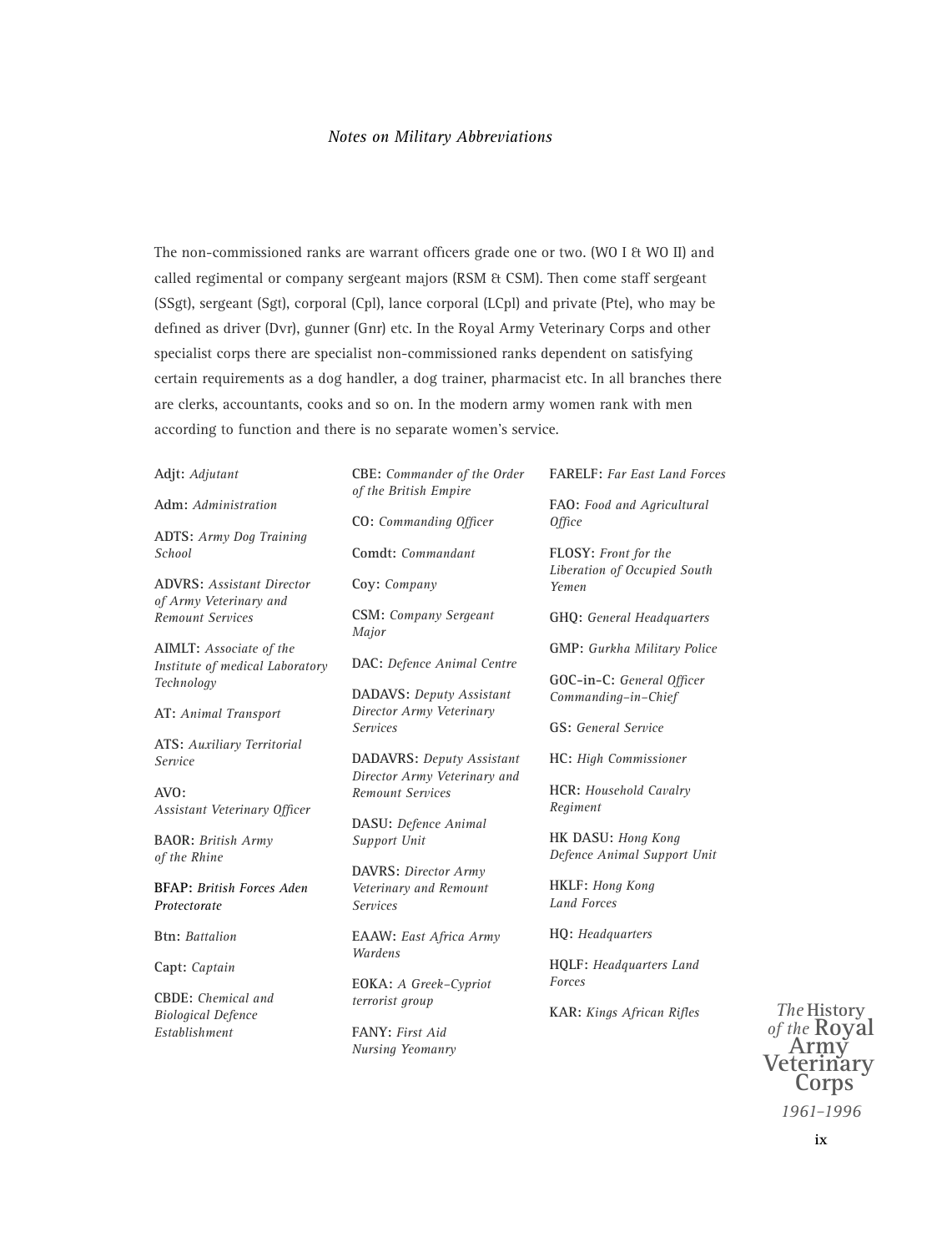#### *Notes on Military Abbreviations*

**LEP:** *Locally Enlisted Personnel*

**LST:** *Landing Ship, Tank*

**MELF:** *Middle East Land Forces*

**MoD:** *Ministry of Defence*

**NATO:** *North Atlantic Treaty Organization* 

**NBC:** *Nuclear, Biological and Chemical*

**NCO:** *Non Commissioned Officer*

**NEARELF:** *Near East Land Forces*

**NKNA:** *North Kalimantan National Army*

**NLF:** *National Liberation Front* 

**OBE:** *Order of the British Empire*

**ORBAT:** *Order of Battle*

**OC:** *Officer Commanding*

**Offrs:** *Officers* 

**OR (s):** *Other Rank (s), Applies to Army only*

**PRO:** *Public Record Office* 

**QAIMNS:** *Queen Alexandra's Imperial Military Nursing Service* 

**QHVS:** *Queen's Honorary Veterinary Surgeon*

**QM or Q:** *Quartermaster* 

**QMG:** *Quartermaster General*

**RAF:** *Royal Air Force*

**RAOC:** *Royal Army Ordnance Corps*

**RAOS:** *Royal Army Ordnance School*

**RASC:** *Royal Army Service Corps*

**RAVC:** *Royal Army Veterinary Corps*

**RAVC SG:** *RAVC Support Group*

**RCT:** *Royal Corps of Transport*

**Regt:** *Regiment*

**REME:** *Royal Electrical and Mechanical Engineers*

**RHA:** *Royal Horse Artillery*

**RM:** *Royal Marines*

**RMP:** *Royal Military Police*

**RQMS:** *Regimental Quartermaster Sergeant*

**RSM:** *Regimental Sergeant Major*

**RSPCA:** *Royal Society for the Prevention of Cruelty to Animals*

**SAS:** *Special Air Service*

**2IC:** *Second in Command*

**Sgt:** *Sergeant*

**SSgt:** *Staff Sergeant* 

**Snr:** *Senior*

**SSC:** *Short Service Commission*

**SSVC:** *Short Service Volunteer Commission*

**TA:** *Territorial Army*

**Tp:** *Troop*

**Tpt:** *Transport*

**VAD:** *Voluntary Aid Detachment* 

**VO:** *Veterinary Officer*

**VSIT:** *Veterinary Services Inspection Team*

**WAAC:** *Women's Army Auxiliary Corps*

**WDTS:** *War Dog Training School* 

**WDTU:** *War Dog Training Unit* 

**WO I:** *Warrant Officer Grade I*

**WO II:** *Warrant Officer Grade II*

**WRAC:** *Women's Royal Army Corps*

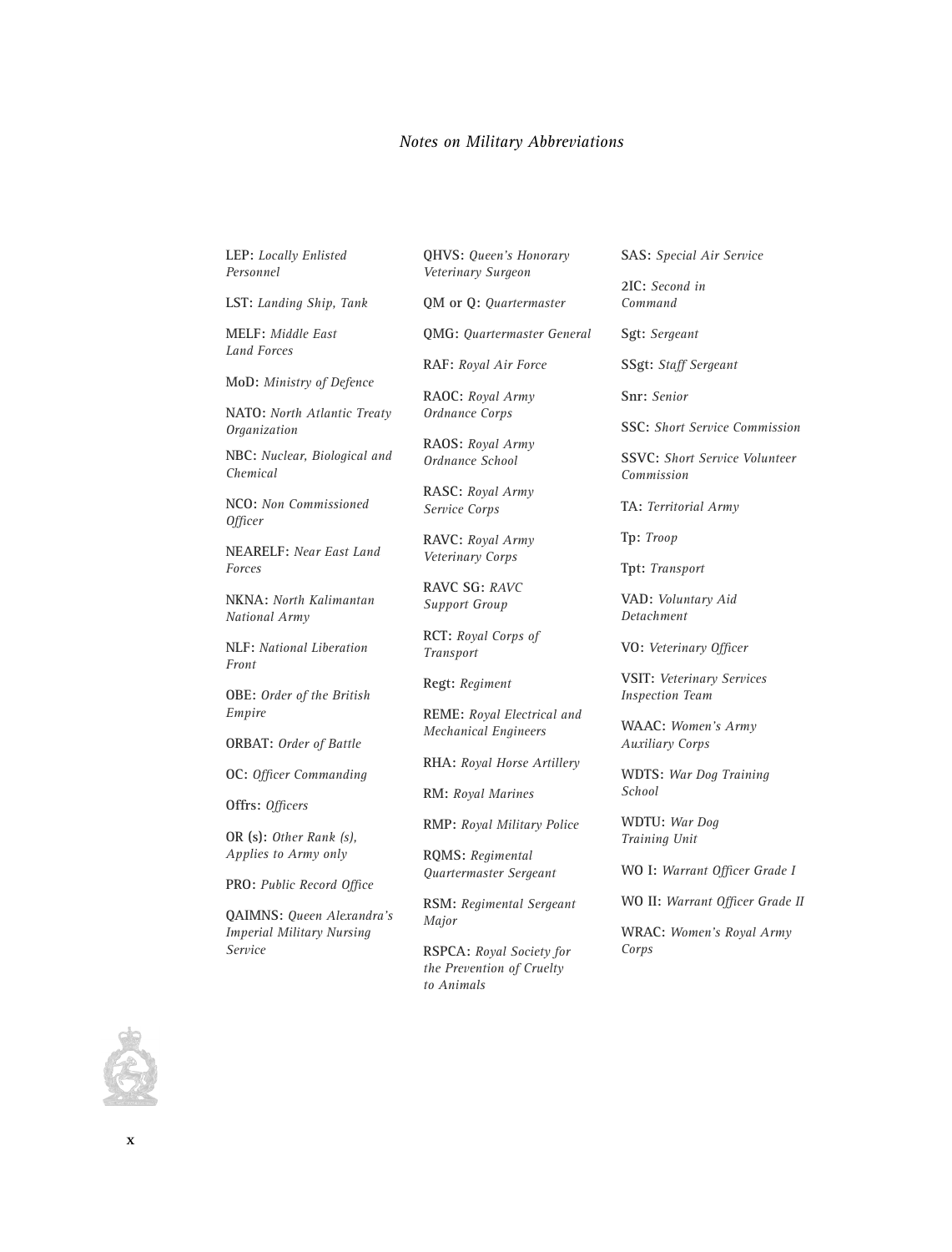## *Images*

*v* St Eloy (ex-situ) Westminster Abbey. Neg No. RPHG 1196 © Dean & Chapter of Westminster.

#### *Preface*

*xiii* Captain Robert G Mares 1943 *(Photograph courtesy of Mavis Mares)*

#### *Introduction*

*xiv* The memorial tablet to John Shipp, the first Army Veterinary Officer, at the old RAVC Headquarters, Galwey Road, Aldershot.

#### *Chapter 3*

- *34* Staff Sgt Fulcher, Chief Dog Trainer, training the RMP Dog 'Tibet'. *Photo Mr D. H. Hagen.*
- *36* The Veterinary Corps in Hong Kong 1962. Capt D. H. Hagen. Capt R. A. Currer-Briggs. *Front row, third from left:* Staff Sgt Fulcher, Chief Dog Trainer.
- *36* Col Harry Orr, SVRO, from Singapore, on a visit to Hong Kong receives a Flag of Honour presented by Hong Kong Other Ranks. *Photos courtesy of Mr D. H. Hagen*
- *38* LCpl Cheung Kam Loy RAVC, Best Young Soldier. HKMSC Skill at Arms Meeting, Tai Ling Range 11/13 Jan 1984.
- *39* Chinese dog handlers, Hong Kong. (Crown copyright Public Relations Services GHQ FARELF. Ref PRV/60/2/315).

#### *Chapter 4*

- *44* Captain Andrew Higgins RAVC with a camel, her owner and staff of the Dhofar Development. *L to R:* Camel owner, Veterinary Assistants Hafeedh bin Ahmed, Taqa Mohammed, Capt A. Higgins and Chief Vetinary Assitant Saleh. *Photograph courtesy Andrew Higgins.*
- *46* Oman and Dhofar, operational donkeys airlifted by Skyvan. *Courtesy, Robert Davies.*
- *49* Camels drinking at the troughs constructed through the Dhofar Development Project. *Photographed by Andrew Higgins 1973.*

*The* History<br>*of the* **Royal** *of the* **Royal Army Veterinary Corps** *1961–1996*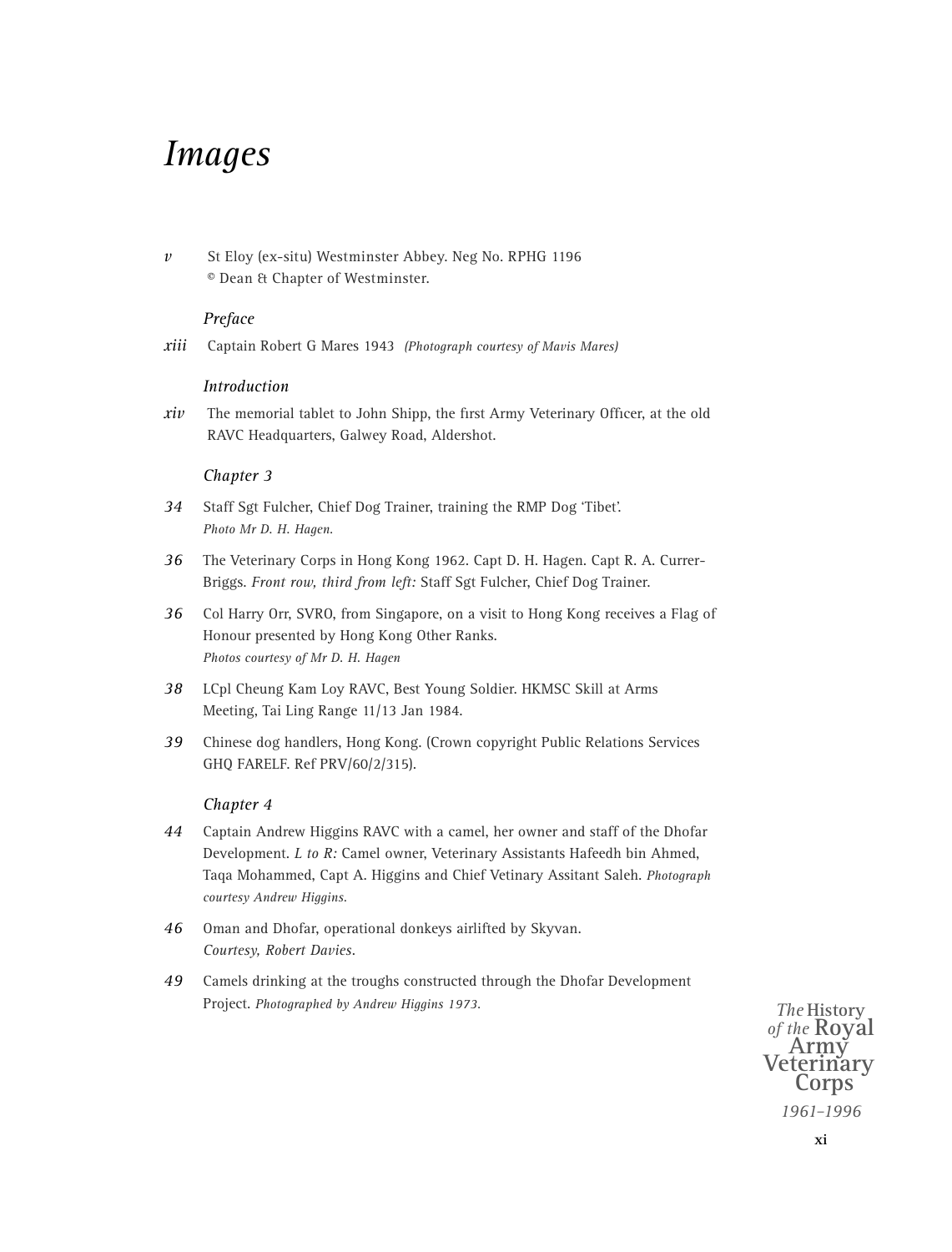#### *Images*

#### *Chapter 4 continued*

- *51* The village of Mirbat, Dhofar. *Courtesy Robert Davies.*
- *53* The Fort at Mirbat, Dhofar. *Courtesy Robert Davies.*

#### *Chapter 5*

- *58* Major John Clifford, RAVC, and Sergeant W. Robinson, Trucial Oman Scouts with the horses 'Blaze' and 'Red Sullivan' before shipment tothe Persian Gulf from Cyprus 1963.
- *63* No. 3 WDTU, Cambrai Camp, Dhekelia, Cyprus: Xmas 1961 *L to R:* George, the Cypriot Clerk, LCpl Hepworth, a dog trainer recently transferred from the RMP, Ssgt Morrisroe, the chief dog trainer, Major Clifford, OC No. 3 WDTU, Toni, a Cypriot saddler and leather worker, Hassan, a dog handler, Capt R. M. Gale, Agysiu, dog handler. In front are the Labrador tracker dog Heron and Devout a dog handler. *Photo courtesy R. M. Gale.*

#### *Chapter 6*

*70* R. G. Mares (RAVC 1942-1946) addressing locally trained and recruited Veterinary Officers in Malawi 1973.

#### *Chapter 10*

- *104* The team getting air-borne in the 'Borneo Territories'
- *104* War Dog 'Trex' in Hong Kong 1987: Staff Sgt. Christopher Ham RAVC, Corporal Leung King Fai, RAVC (Locally Enlisted) demonstrate obedience to Royal Navy Joint Service. Photographer in a Communities Relations Project, New Territories.

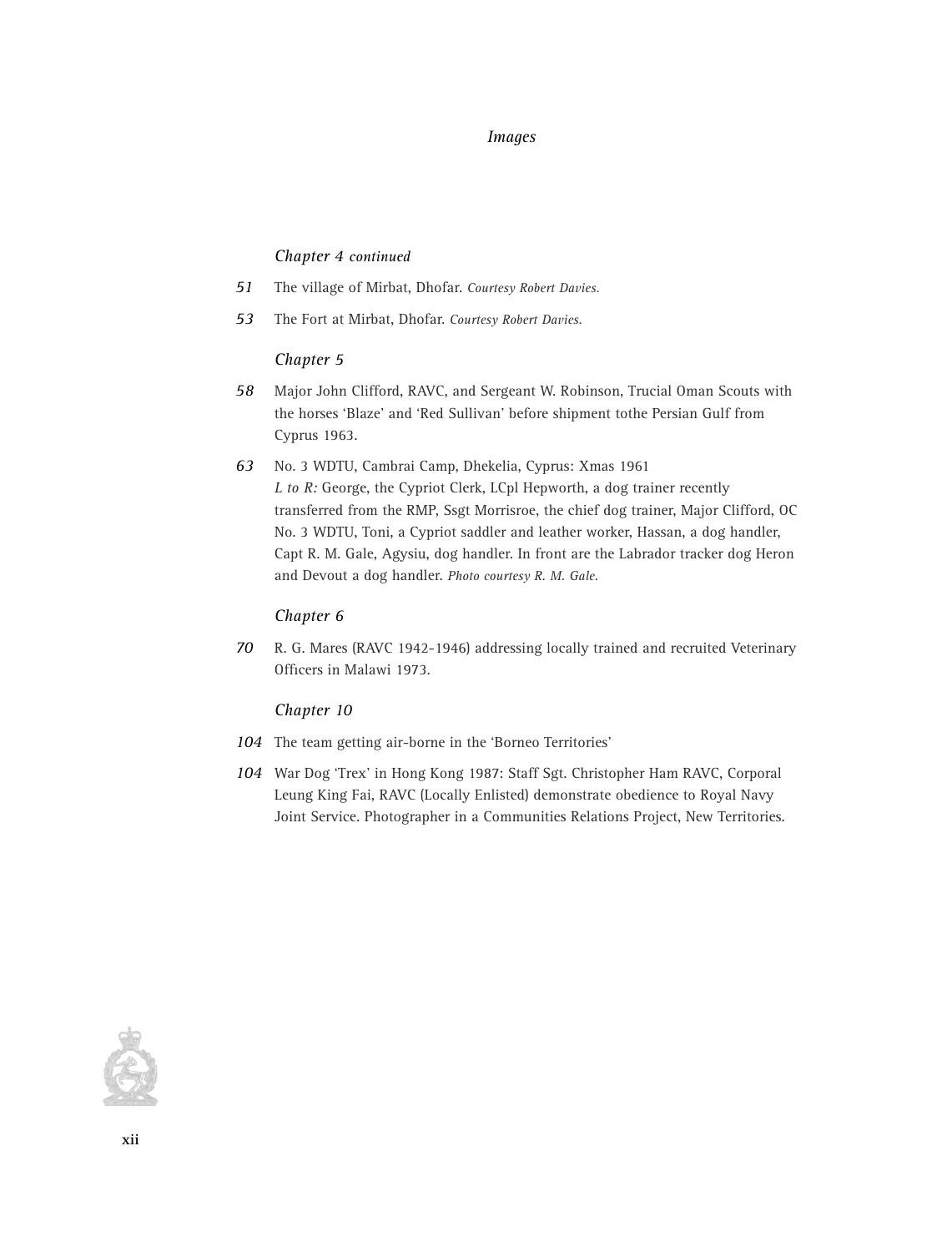## *Preface*



#### *Ah; but a man's reach should exceed his grasp Or what's a heaven for?*

THESE lines by Robert Browning, my husband's favourite poet and often quoted by him, are apt in the story of how this history came to be written and the many challenges along the way.

When Robert retired he prepared himself for a second career. He loved writing and went back to school to take A levels and then on to obtain a B.A. He had served in the RAVC during the war and

had kept in touch with his profession. He was therefore delighted to accept an invitation from the RAVC to write a history of the Corps to carry on from where Brigadier Clabby's history finished in 1961. To complete such a work would be the culmination of his years of additional study and would fulfil a long held ambition to write a work of substance.

Robert did not spare himself in pursuit of this and travelled the United Kingdom widely in order to interview people, gather material, and look at existing primary and secondary sources of information. The magnitude of the task was greater than anyone had perhaps foreseen, especially given Robert's character with his determination to get things right and to remain true to what he observed and believed in. Robert may not have suffered fools gladly but at the same time he was a man of integrity, with a dogged ability to persevere in any task he set himself. Alongside this he was generous and caring and, throughout his career, was often sought out by staff and colleagues for help and advice.

Robert gave freely of his own time and money into writing this history but in the end advancing years and the unavailability of additional staff and financial support meant that he had to cease work on the project. He died in 2010 leaving behind a wealth of material which remained untouched until the family felt that, rather than so much energy, effort, talent, ambition going to waste, we would prepare the manuscript for publication ourselves. My son has been the principal mover in the editing and publication of his father's work and I am proud of them both.

Mavis Mares.

*The* **History** of the **Royal** *of the* **Royal Army Veterinary Corps** *1961–1996*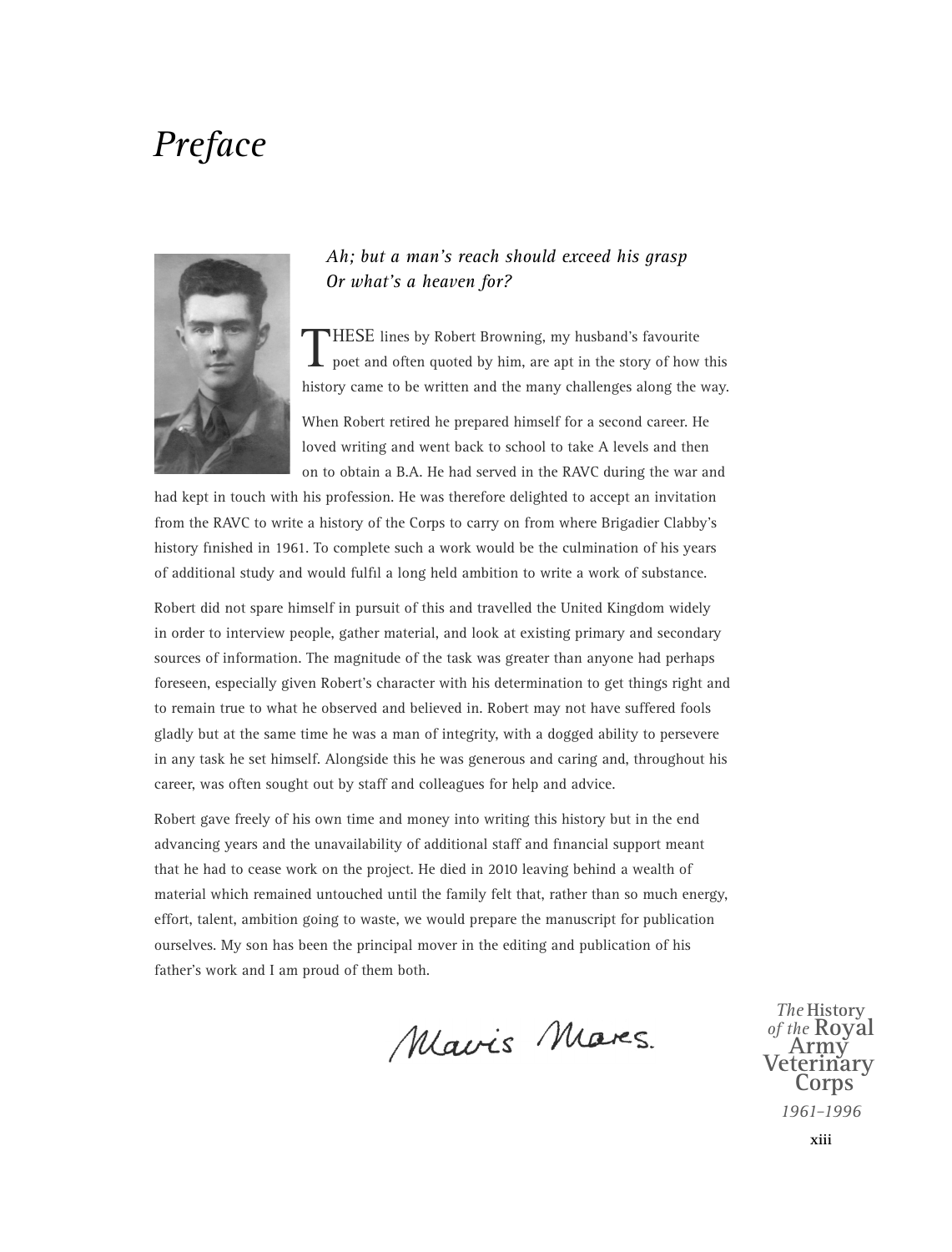

*The memorial tablet to John Shipp, the first Army Veterinary Officer, at the old RAVC Headquarters, Galwey Road, Aldershot*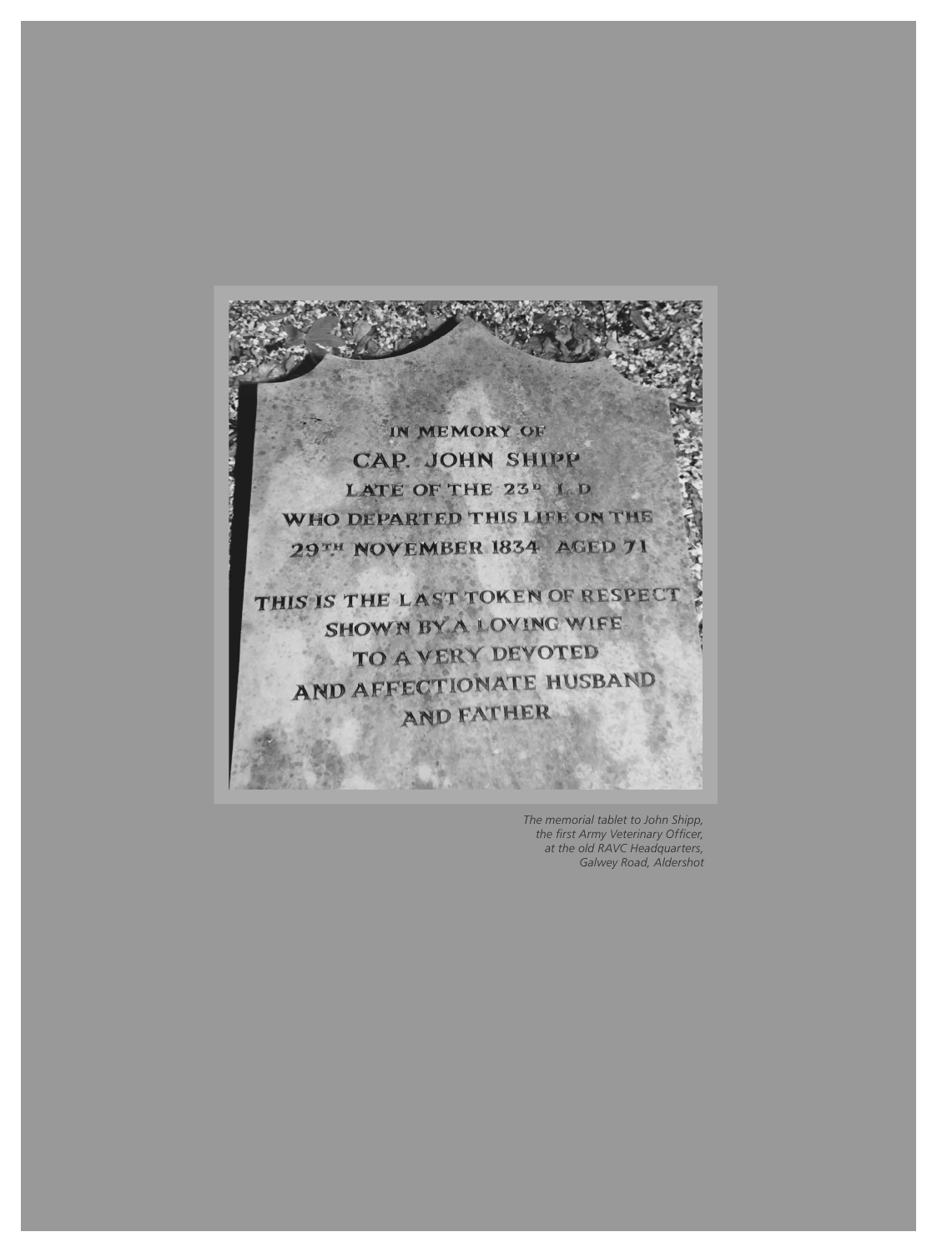*'Any civilian who attempts to write a military history is of necessity guilty of an act of presumption'* <sup>1</sup>

*'What matters in history is the great outline...what must be avoided is the deadly mass of irrelevant detail'* <sup>2</sup>

*I asked which was the most effective charity in the world. The answer came back, 'The British Army'* <sup>3</sup>

 $\prod N$  an attempt to find a theme or line of argument for converting a narrative into a thesis, the evolution of military thinking from methods of killing to means of winning N an attempt to find a theme or line of argument for converting a narrative into a hearts and minds was considered worthy of development. This idea emerged from the words quoted above from an article by Ian Hislop in the Sunday Telegraph magazine. The first hints of changes in military thinking about methods of winning a war came from the horror produced in the public mind at the death toll on the Western Front during World War One (WWI). The process was on-going from the ideas of Hague in WWI to those of the NATO commanders in the recent interventions in Bosnian and Kossovo. In the shorter period to be covered in this history (1961–1996) we may observe too the same changing emphasis in the development and uses of the army veterinary services. Along with all the other technical services of the army, they were assuming greater and greater importance as compared with those involved with the killing.

When the Royal Army Veterinary Corps (RAVC) celebrated its bi-centenary in 1996 it was proposed that a suitable way to commemorate would be to bring its history up to date with a third volume to complement those of Sir Frederick Smith from 1796 to 1919<sup>4</sup> and of Brigadier John Clabby 1919 to 1961<sup>5</sup>.

The history of Lever Brothers owes something to documents found in a broom cupboard at Port Sunlight. A room full of letters in shoe boxes will contribute to the biography of Dame Margery Perham.<sup>6</sup> Some sources for this book have been taken from a room full of old correspondence files at Aldershot. This room, appropriately enough, was once used

*The* **History** of the **Royal de** Army<br>Veterinary<br>Corps *1961–1996*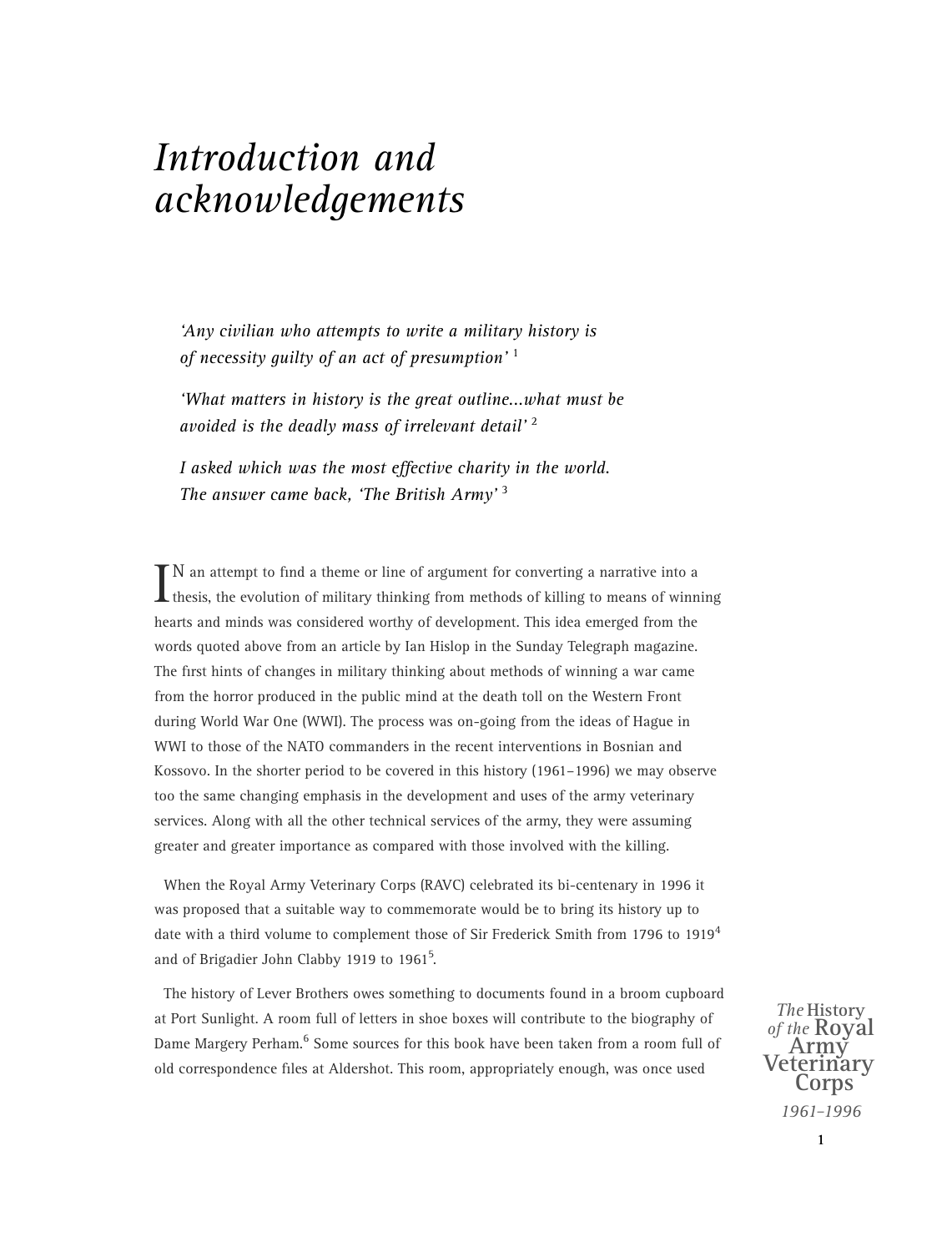to house calves used in the production of small pox vaccine. This is doubly appropriate when it is recalled that the bicentenary of the Royal Army Veterinary Corps is also the bicentenary of Jenner's first recorded vaccination: James Phipps was vaccinated on 14 May 1796<sup>7</sup>. It is also the centenary of the invasion of Natal by the Great Cattle Plague, or rinderpest, when. 'For the first time Africa South united to combat a common crisis'.<sup>8</sup>

Collecting material for a book of this nature is like collecting the pieces for a jigsaw puzzle when neither the final picture nor where the pieces are to be found is known. Some motivation must have come from the memory of Bryan Forgrave and his enthusiasm for the Corps history because much of the work took place in the Library named after him.<sup>9</sup>

In this library hangs the splendid full length portrait of Sir Frederick Fitzwygram which once graced the previous Royal College of Veterinary Surgeons' premises in Belgrave Square. Sir Frederick was a one time cavalry officer who qualified later as a veterinary surgeon in 1854 and became President of the Royal Collage of Veterinary Surgeons and held that position for four years. The buildings from whence the RAVC is now administered are named after him because he was instrumental in founding the then Army Veterinary School at Aldershot: they are the only buildings left there still used to a large extent for the purposes for which they were originally built in 1904. In the grounds just outside the entrance may be seen the memorial tablet to John Shipp the first veterinary surgeon to be commissioned into a cavalry regiment in 1796 and so, in effect, the first Officer of what was to become the Army Veterinary Corps and later, of course, the Royal Army Veterinary Corps (RAVC).<sup>10</sup>

More important of course is to acknowledge suggestions and help from the living. To name them all here is impossible so the names of those interviewed or who sent letters of information are given as primary sources and listed in the notes and bibliography. These kind colleagues were told that, if they supplied information, the right to quote it was assumed and that the inclusion of their names in the bibliography or notes must be considered acknowledgement enough. Special mention must however be made to those more closely involved and they are named here more or less in the chronological order in which they came into the picture.

Brigadier Paul Jepson first suggested that the continuation of Brigadier Clabby's history from 1961 to the present time was appropriate.

Later the idea was confirmed in writing in a letter dated 19 September 1995 from Lieutenant Colonel (Retd.) P. A. Roffey, DL, Regimental Secretary.

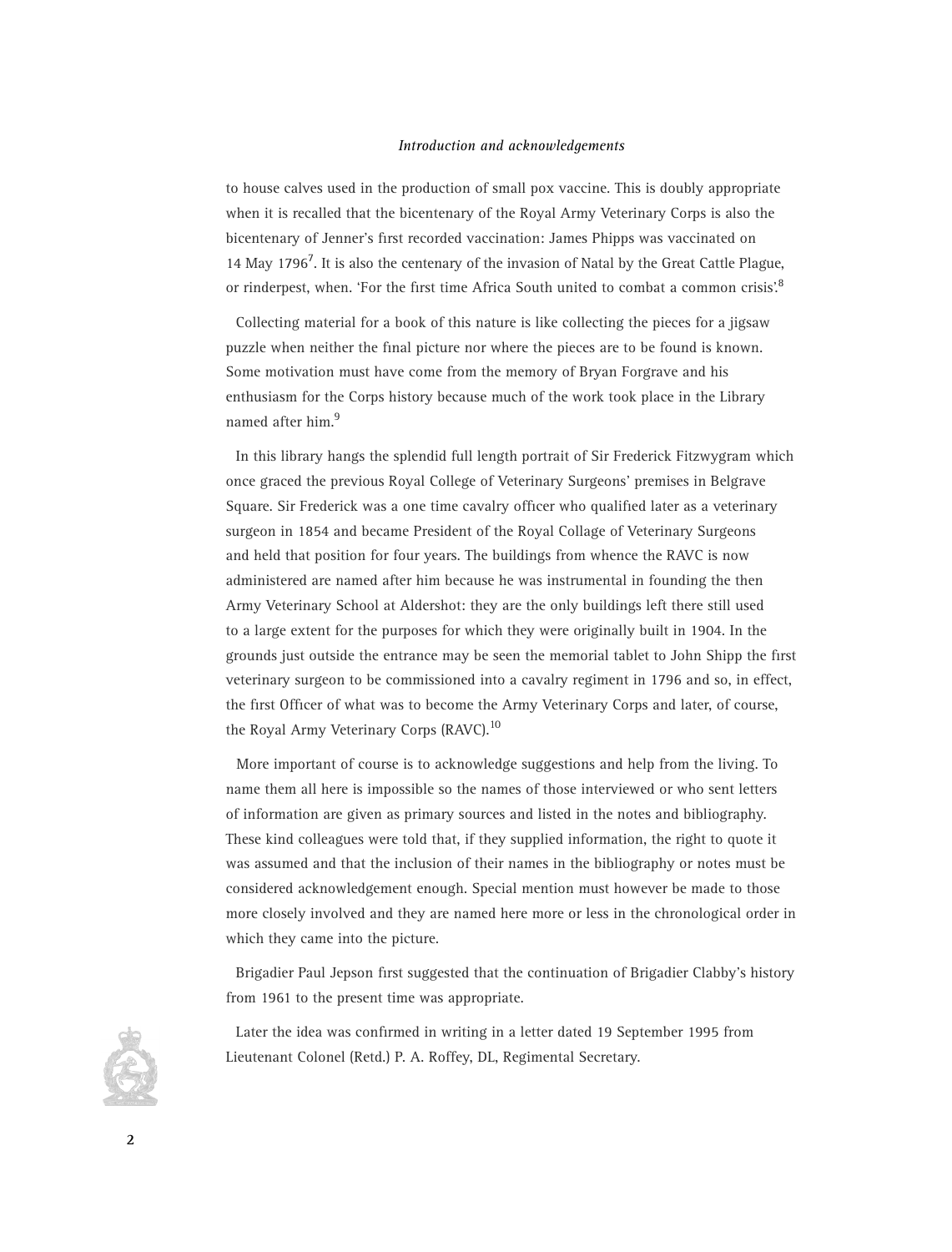Every would-be veterinary historian has to thank Miss Benita Horder and her successor Mr Tom Roper and the staff in the Royal College of Veterinary Surgeons Wellcome Library.

Many persons offered their help in the early stages but my progress was so slow that in the course of time their contributions became fewer and fewer; Among those who gave welcome encouragement were. Major D. A. Parks, Captain R. N. Phillips RAVC, and Martin Wood. David Parks was originally of the now defunct Duke of Edinburgh's Royal Regiment, and a career soldier who also served in Intelligence. Richard Phillips served in India and Burma during the 1939-1945 war and maintained a life-long interest in military affairs and had an association with the Territorial Army. Mr Martin Wood is a local historian with a special interest in American emigrants from East Anglia in the seventeenth century. All read the opening portions of drafts and the first two named provided a useful background of military detail. Martin Wood has been an assiduous proof reader.

The officers and staff at the RAVC Headquarters, Laboratory and Stores and Support Group at Aldershot have proved unfailingly helpful. The Brigadiers' secretary, Allyson Gray, deserves an especial mention in this respect. Captain C. Ham (formerly inspector of War Dog units with the Support Group at Aldershot) helped both with his expert knowledge and his photographic expertise. Others have included several past Directors of the Corps, in particular Brig G. R. Durrant, who read portions of the text and offered helpful suggestions and amendments. Finally mention must be made of the History Department of Birkbeck College which accepted this history as a potential Masters of Philosophy dissertation, gave their support and the provision of their services.

It was first suggested that some chapters might be completed before 1997. But this proved far too optimistic. Other regimental histories have been many years in gestation. Some have been written by a committee of retired Major Generals, while others had to be completed by other hands after the original author had died. All regimental histories have to cope with the limitations of dealing with restricted information, particularly with regard to chapters written of recent times when material had not been released under the thirty year rule.

To understand the reasons for the deployment of RAVC personnel in the various theatres of war and undeclared war in the period to be covered in this book some reference to the events which demanded the use of British security forces up to 1996 is required. For the

*The* History<br>*of the* **Royal de** Army<br>Veterinary<br>Corps *1961–1996*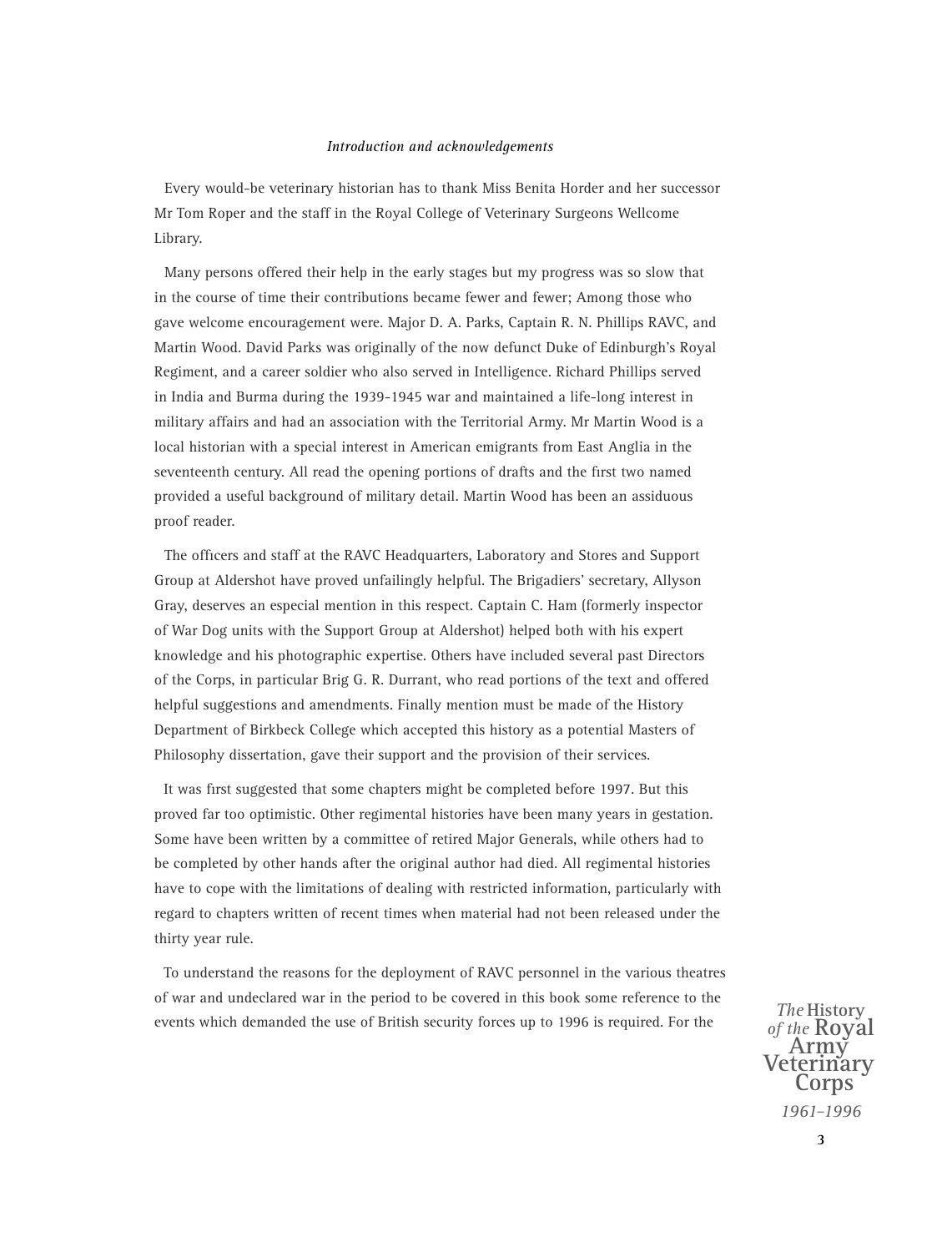sake of continuity mention is also made to events immediately preceding the year 1961. For example *Chapter 2* has to start with a note on the Malayan 'Emergency'; *Chapter 3* starts in 1958 with Oman. To give a full account of all British military engagements in the period is to write a history of the British Army at the expense of the RAVC. To make no mention of any historical, political, social or technological background, particularly the last named, would create its own problems: it is hoped that this book adopts a reasonable balance.

The early part of the period is dominated by the decolonisation of the former British Empire and the localisation of both the civil and armed services of former dependencies. In this context, when writing history of the times of change in the former British Empire, a problem arises with spelling place names. The lazy way of spelling them in the way spelt in any particular source quoted has been used, only adding a later alternative if it seems needed for clarity. As Lord Alport said: 'There is no political significance in my choice of terminology, although I have tried to avoid hurting any legitimate susceptibilities'.<sup>11</sup>

The method of citation of sources was found problematical: veterinary surgeons are used to the Harvard, or Author-Date system.<sup>12</sup> The advantage of this is that the alphabetical list of references serves the dual purpose of footnote and bibliography.<sup>13</sup> But historians and literati use footnotes and usually add a bibliography. Those who write popular history use neither, but perhaps add a list of suggested reading. The extensive use of notes may be restricted by the publisher for reasons of cost. Publishers can use a different method even for the same author. With respect both Smith's and Clabby's books would have benefited from bibliographies.

In effect there is a requirement for two documents. The first priority is for an account of the achievements of the Royal Army Veterinary Corps in the years 1961 to 1996. This account must be acceptable to the Corps Council and suitable for publication. Although this has priority it cannot be achieved without first producing a document extensively annotated to serve as a reference source for future historians. In preparing this book footnotes have been used at the drafting stages. But, so as not to interrupt the flow of the narrative, they will be used as sparingly as possible for publication.

A note as to the use of military abbreviations is relevant. Some military histories are disfigured, if it may be put so baldly, by a plethora of such acronyms and abbreviations. Some are so well known as to require no explanation such as RAF, and, in this work, RAVC. The solution adopted is to give the most frequently used military terms their name

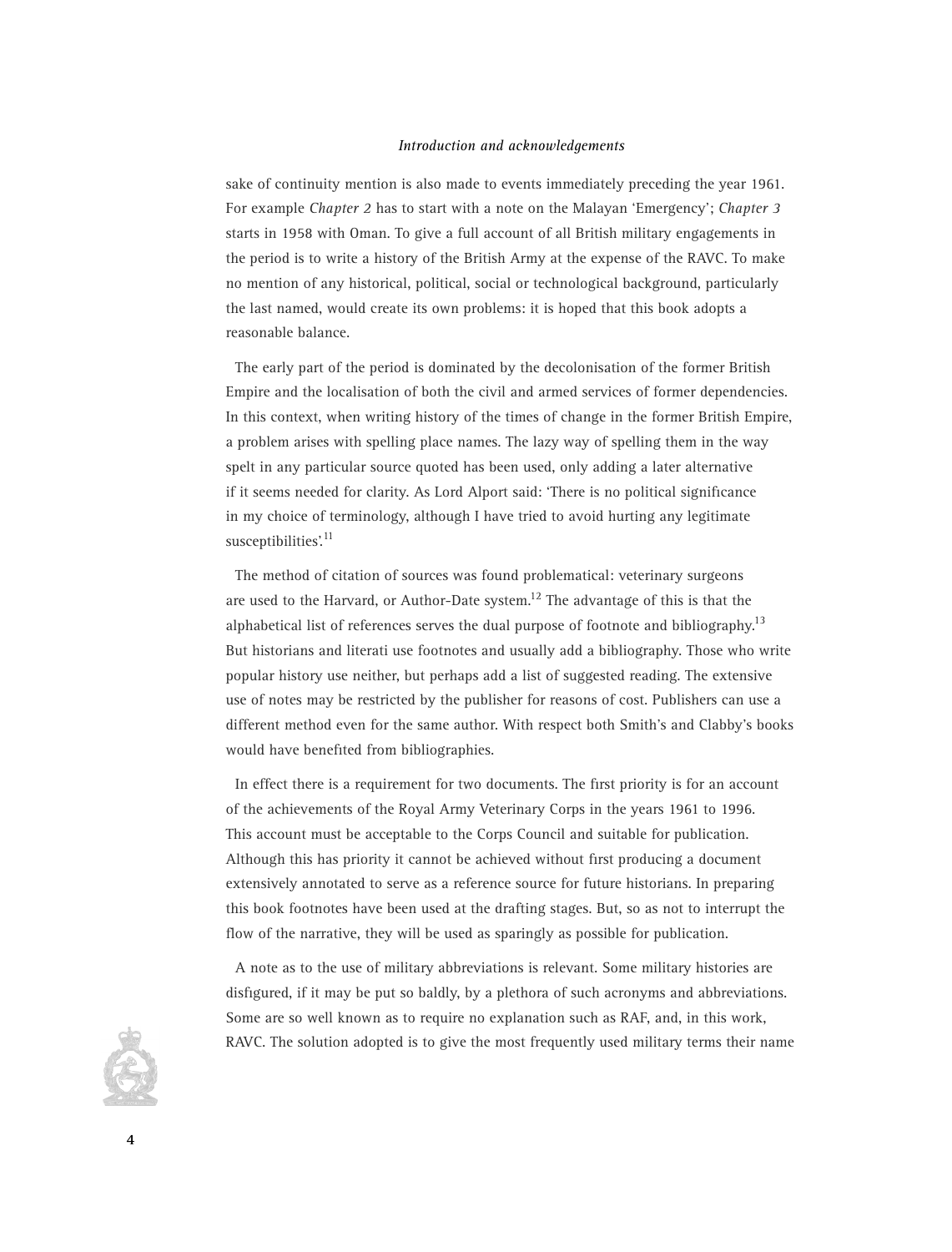in full when it first appears followed by the abbreviation in brackets to be used thereafter, e.g. Far East Land Forces (FARELF). No abbreviation is given if the term is used only a few times. Abbreviated army ranks are presumably sufficiently well understood to require no comment. To spare the reader turning back too often the abbreviations most commonly used are given after the introduction.

A similar scheme is adopted for the use of personal names. When the name of the officer or other rank is first given, and his or her importance justifies it, a note will give brief biographical details. Subsequent mention of the character, if required, may have a further note referring back to the appropriate chapter. It has been a problem to decide how much detail is justified. For example the names and biographical details of civil servants in MoD and of the regular army officers in whose areas the Corps was serving at any particular time may or may not be of interest. The list of qualified veterinary surgeons who served as officers in the Corps during the period 1961 to 1996 is intended to be inclusive; The list of other ranks and other associated personalities is not comprehensive; but no omissions are deliberate.

A decision on what items might be left out had to be made. Some very minor items were so appealing that they were included to lighten the narrative as well as contributions to history. For example on 27 November 1918 'King George V was graciously pleased to confer upon the Army Veterinary Corps the title of 'Royal' in recognition of the skill and devotion to duty shown by it during World War I, whereby animal wastage and suffering were reduced to a level unknown in previous years.<sup>14</sup> The approved regimental march for the Corps is a combination of 'Drink Puppy Drink' and 'A hunting we will go'.15 On 25 January 1966 Lieutenant Colonel Orr signed a letter on the Director's behalf to all officers saying that Corps Day was 5 October 1903, when King Edward VII signed the warrant of official recognition of the Corps.16 In 1962 the Corps was asked to look after a horse cemetery in Aldershot containing (among others) the remains of a favourite charger of the Duke of Connaught.

In 1966 the Corps was approached for the hire of chargers and troopers for use in the film 'Far From the Madding Crowd', but the company eventually got their requirements elsewhere.

The patron saint of the Corps is Saint Eligius (St. Loo or St Ledger) who veterinary surgeons share with the farriers. This saint was adopted on the suggestion of a meeting with Brigadier Clabby shortly after his retirement<sup>17</sup>shod a difficult horse by cutting off the leg, putting on the shoe, then restoring the leg by making the sign of the cross.

*The* History<br>*of the* **Royal** *of the* **Royal Army Veterinary Corps** *1961–1996*